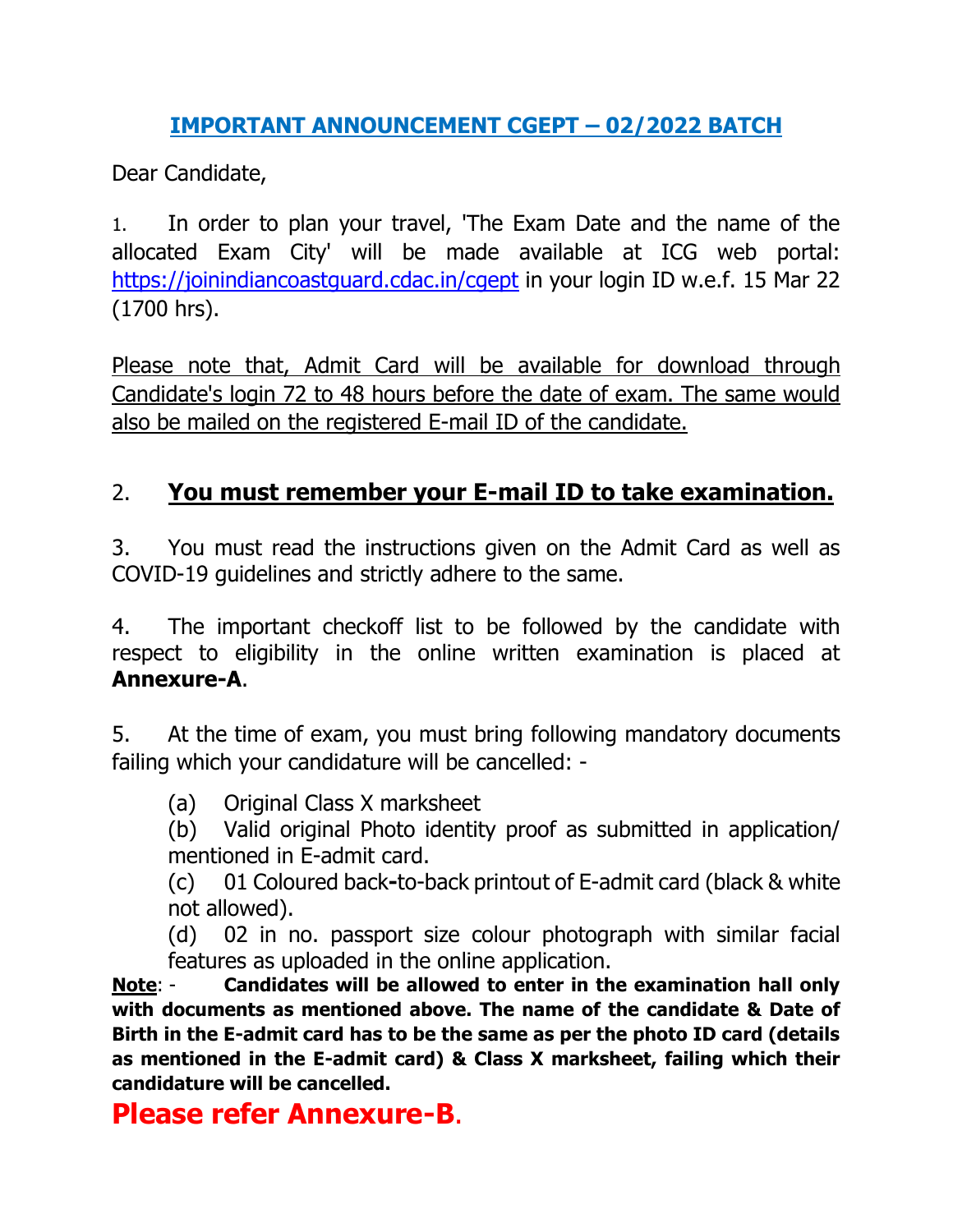#### **Annexure 'A' CHECK OFF LIST FOR CANDIDATES REGARDING ELGIBILITY IN THE EXAMINATION**

| S No | <b>Scenario</b>                                                                                                                                                                                                                                                                   | <b>Decision of ICG</b>                                                   |                                 |                      |  |  |
|------|-----------------------------------------------------------------------------------------------------------------------------------------------------------------------------------------------------------------------------------------------------------------------------------|--------------------------------------------------------------------------|---------------------------------|----------------------|--|--|
| 1.   | Candidate not carrying one<br>colored E-admit Card                                                                                                                                                                                                                                | Not allowed                                                              |                                 |                      |  |  |
| 2.   | Candidate not carrying original<br>photo ID proof mentioned in Admit<br>card                                                                                                                                                                                                      | Not allowed                                                              |                                 |                      |  |  |
| 3.   | Candidate not carrying original<br>Class X marksheet                                                                                                                                                                                                                              | Not allowed                                                              |                                 |                      |  |  |
| 4.   | Candidate showing ID proof in<br>Digilocker or any other digital copy                                                                                                                                                                                                             | Not allowed                                                              |                                 |                      |  |  |
| 5.   | DoB mismatch with Marksheet/ E-<br>Admit card                                                                                                                                                                                                                                     | Not allowed                                                              |                                 |                      |  |  |
| 6.   | Mismatch of name and date of birth<br>with E-admit card, photo ID card<br>and Class X marksheet as<br>submitted in application                                                                                                                                                    | Not allowed<br>*The various example is attached in <b>Annexure 'B'</b> . |                                 |                      |  |  |
| 7.   | Candidate wrong photo upload                                                                                                                                                                                                                                                      | Not allowed                                                              |                                 |                      |  |  |
| 8.   | Candidate's Name interchanged<br>with Parents name in admit card                                                                                                                                                                                                                  | Not allowed                                                              |                                 |                      |  |  |
| 9.   | Candidate<br>uploaded<br>photo/<br>thumb impression<br>signature/<br>interchangeably,<br>thereby<br>submitting wrong information. For<br>Example, he<br>has<br>uploaded<br>photograph in place of thumb<br>impression or signature/ any other<br>combination wrongly interchanged | Not allowed                                                              |                                 |                      |  |  |
| 10.  | Candidate carrying two passport<br>size photograph with similar facial<br>feautres to photograph on E-admit<br>card                                                                                                                                                               | Allowed                                                                  |                                 |                      |  |  |
| 11.  | Candidate carrying one or<br>no<br>size photograph<br>passport<br>with<br>facial<br>similar<br>feautres<br>to<br>photograph on E-admit card                                                                                                                                       | Not allowed                                                              |                                 |                      |  |  |
| 12.  | Candidate biometrics not taken/<br>recorded                                                                                                                                                                                                                                       | Not allowed                                                              |                                 |                      |  |  |
| 13.  | Reporting Time of candidate                                                                                                                                                                                                                                                       | <b>Shift</b>                                                             | <b>Reporting</b><br><b>Time</b> | <b>Allowed Up to</b> |  |  |
|      |                                                                                                                                                                                                                                                                                   | Morning                                                                  | 7:30 AM                         | 8:00 AM              |  |  |
|      |                                                                                                                                                                                                                                                                                   |                                                                          | 8:00 AM                         | 8:30 AM              |  |  |
|      |                                                                                                                                                                                                                                                                                   | Afternoon                                                                | 11:15 AM                        | 11:45 AM             |  |  |
|      |                                                                                                                                                                                                                                                                                   |                                                                          | 11:45 AM                        | 12:15 PM             |  |  |
|      |                                                                                                                                                                                                                                                                                   | Evening                                                                  | 3:00 PM                         | 3:30 PM              |  |  |
|      |                                                                                                                                                                                                                                                                                   |                                                                          | 3:30 PM                         | 4:00 PM              |  |  |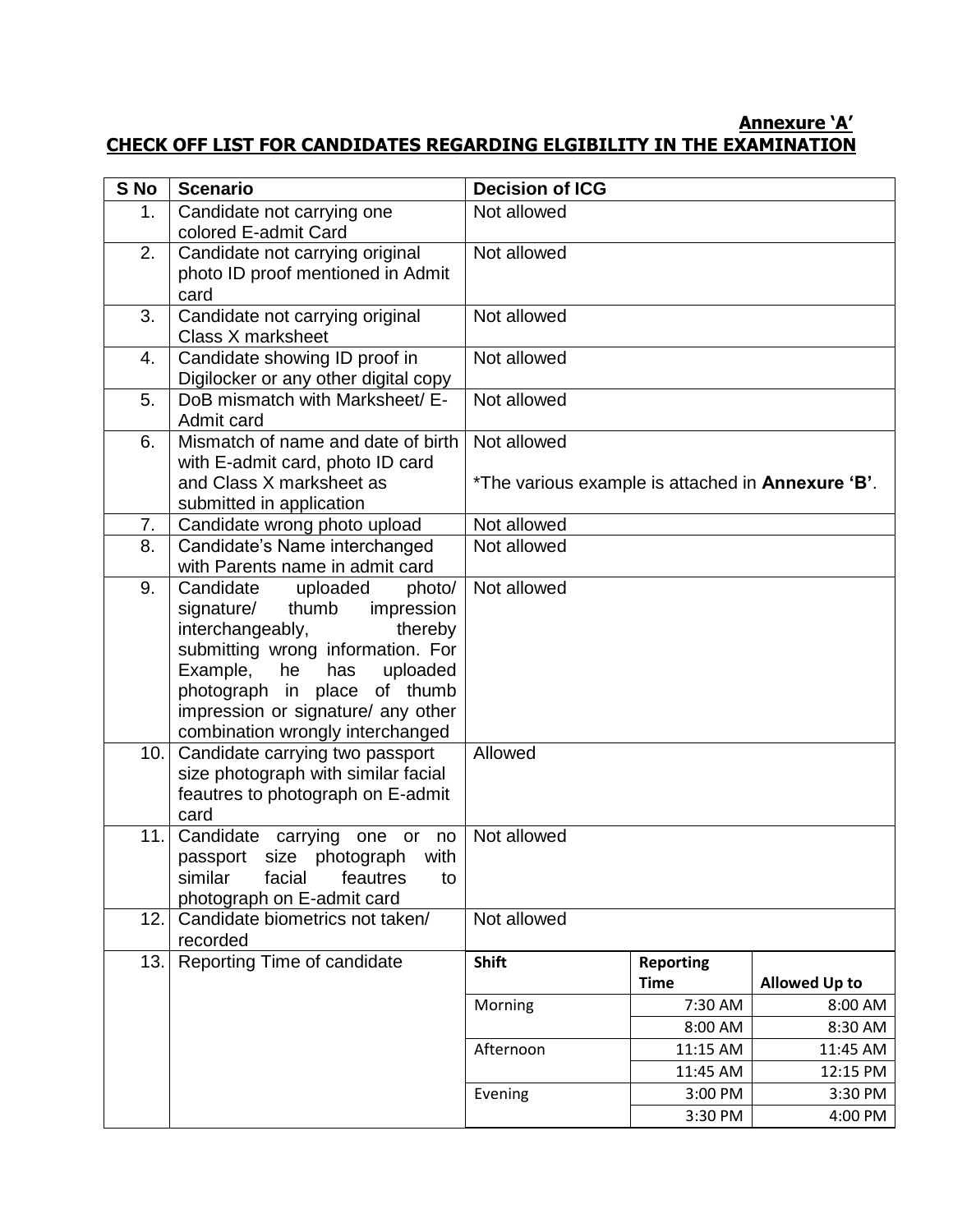| 14. | Candidate reported at wrong exam<br>center (other than mentioned in<br>Admit card)                                                                   | Not allowed                                                                                                                                                                                                                         |
|-----|------------------------------------------------------------------------------------------------------------------------------------------------------|-------------------------------------------------------------------------------------------------------------------------------------------------------------------------------------------------------------------------------------|
| 15. | CCTV required during biometric<br>capturing.                                                                                                         | Yes, Mandatorily                                                                                                                                                                                                                    |
| 16. | Candidate Left Hand Thumb for<br>male candidate and Right Hand<br>Thumb for female candidate is not<br>working on Biometric Registration<br>Software | Left Hand Thumb shall be captured during Biometric<br>Registration mandatorily. In case of any issue only<br>Right Hand Thumb is permitted. Candidate not to<br>appear for the exam if none of his thumb are able to<br>be captured |
| 17. | CCTV required in examination hall<br>during exam.                                                                                                    | Yes, However it should not focus on the candidates<br>system and the same should be verified by ICG<br>Observer                                                                                                                     |
| 18. | Server Room to be sealed in<br>evening after mock and main<br>exam                                                                                   | Yes                                                                                                                                                                                                                                 |
| 19. | Smart Mobile phones allowed Only<br>to CDAC CI/Co and ICG Observer                                                                                   | Yes, However only in server room. However, no<br>mobile to be carried in the examination hall where the<br>candidates are giving the exam.                                                                                          |
| 20. | Candidate carrying any prohibited<br>items like mobile phone, Bluetooth<br>or any other electronic devices                                           | Malpractice form<br>Not allowed.<br>filled.<br>to<br>be<br>Candidature to be cancelled and handed over to<br>police by C-DAC.                                                                                                       |
| 21. | Candidate wearing shoes,<br>ornaments, wrist watch, wallet,<br>belt, clothes with large button                                                       | Not allowed                                                                                                                                                                                                                         |
| 22. | Candidate photo not matching with<br>that in the biometric system/<br>application form                                                               | Not allowed. However his Biometric and image must<br>be captured with remarks and Malpractice form to be<br>filled. Impersonator/ proxy candidate to be handed<br>over to police by C-DAC                                           |
| 23. | Candidate stands in between<br>exam without permission of<br>invigilator                                                                             | Candidature to be Cancelled                                                                                                                                                                                                         |
| 24. | Candidate stands in between<br>exam with permission of invigilator                                                                                   | Candidature not to be cancelled                                                                                                                                                                                                     |
| 25. | Candidate speaks with another<br>candidate during the examination                                                                                    | Candidature to be cancelled and malpractice form to<br>be filled.                                                                                                                                                                   |
| 26. | Candidates enter the examination<br>hall and forgets the registered E-<br>mail address                                                               | Registered E-mail id is mandatory to start the<br>examination. The candidate will be sitting in the<br>examination hall till completion and cannot move out<br>of the examination hall.                                             |